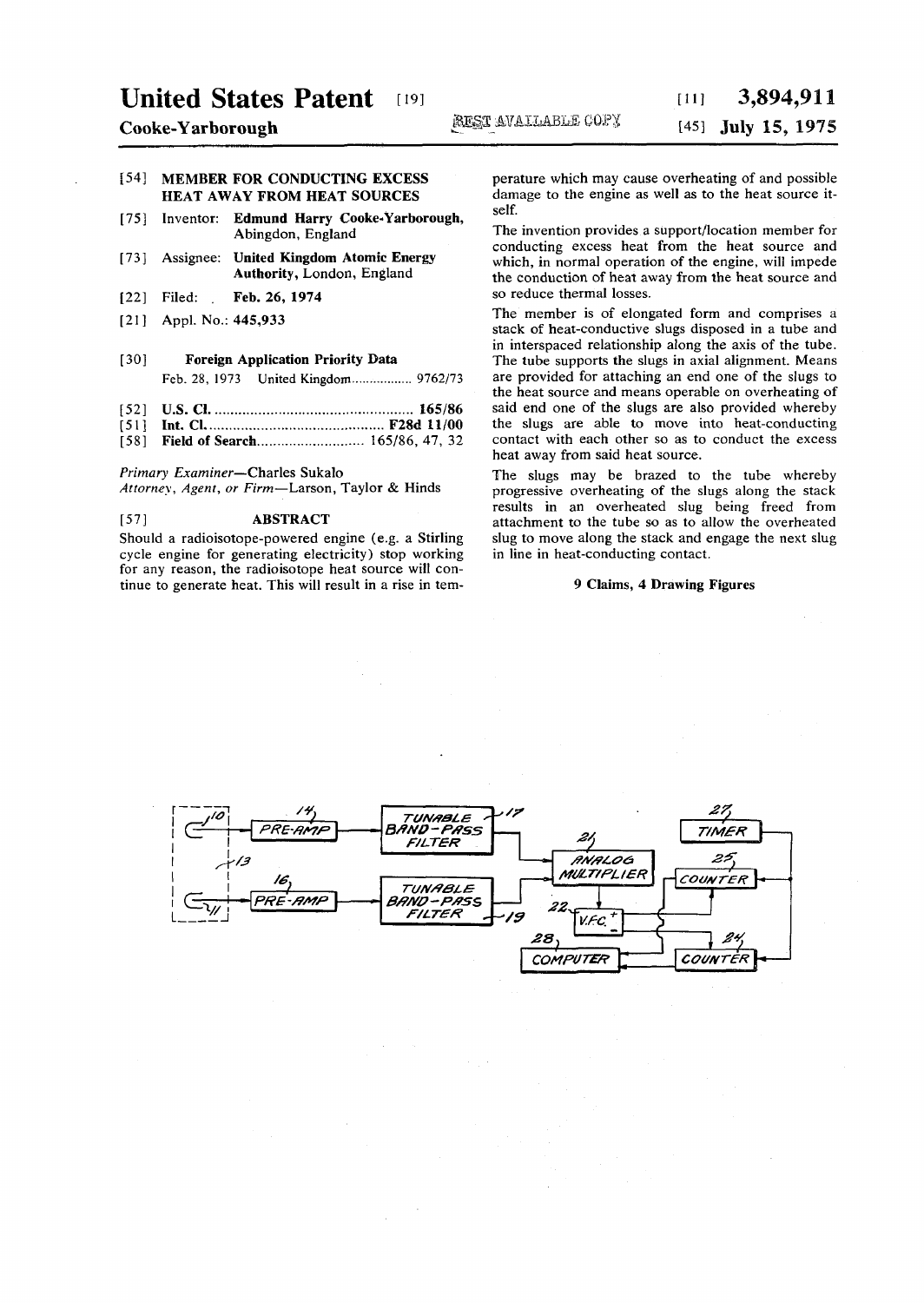$\mathbf{1}$ 

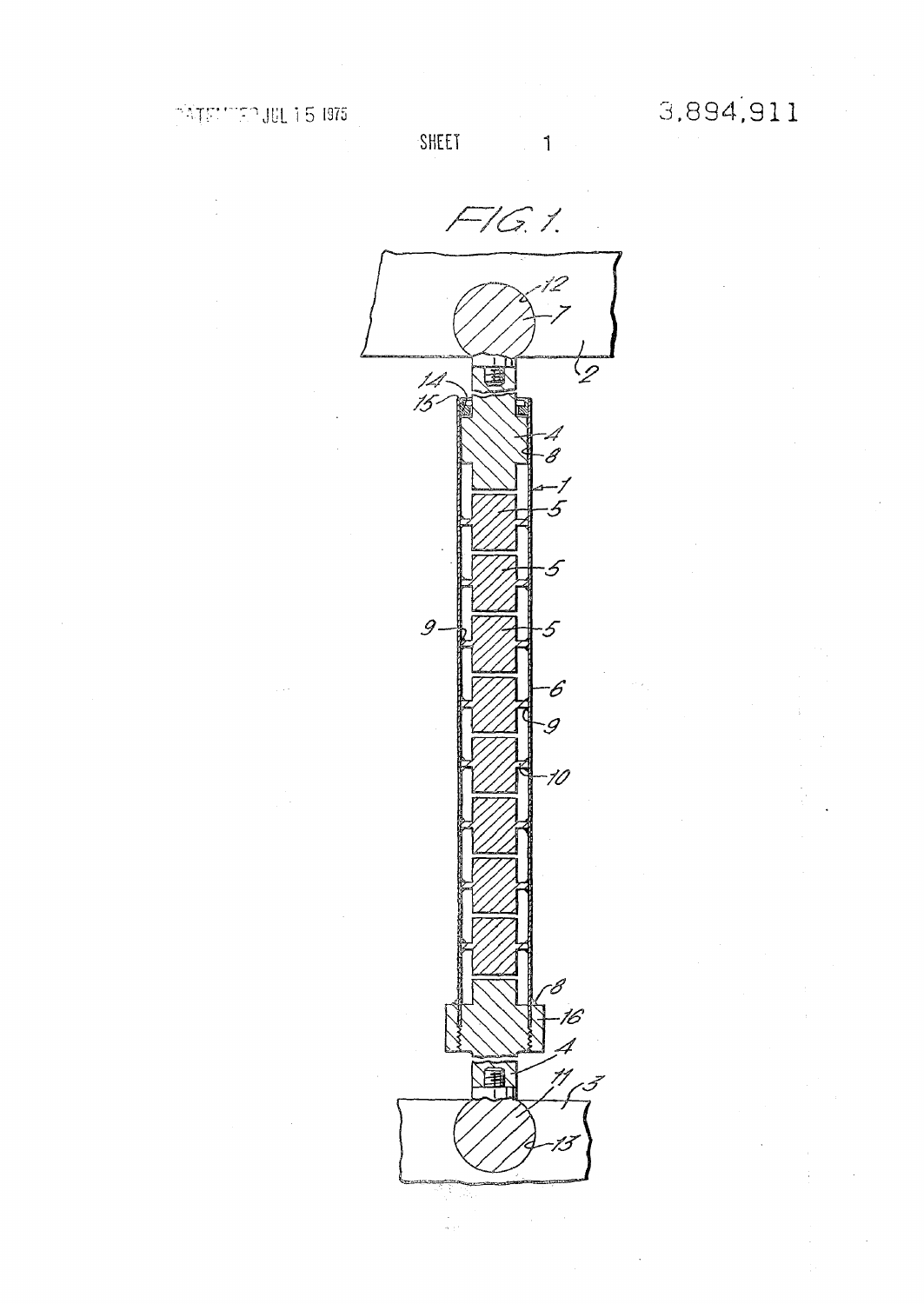D

Ŋ

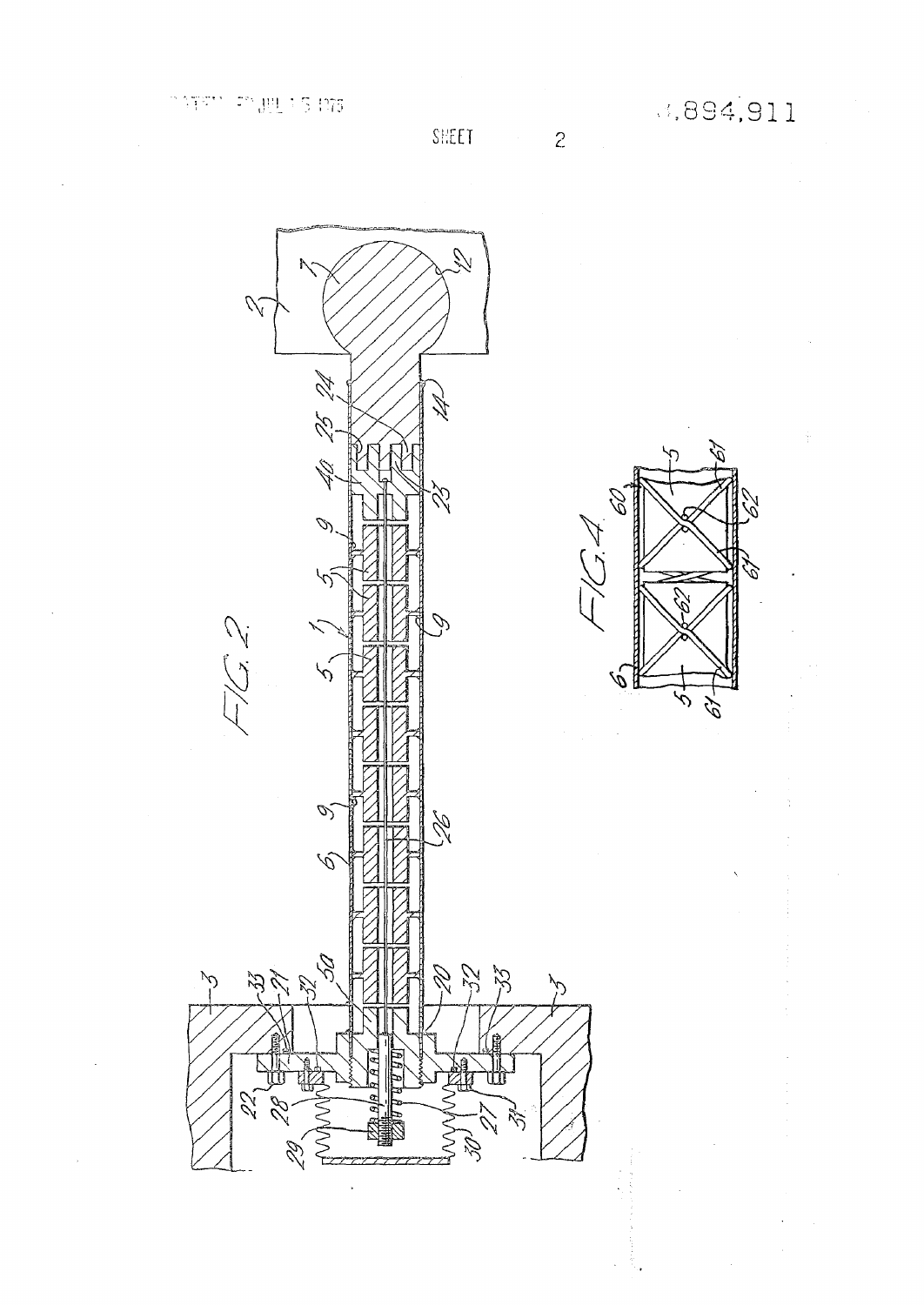3,894,911

SHEET 3

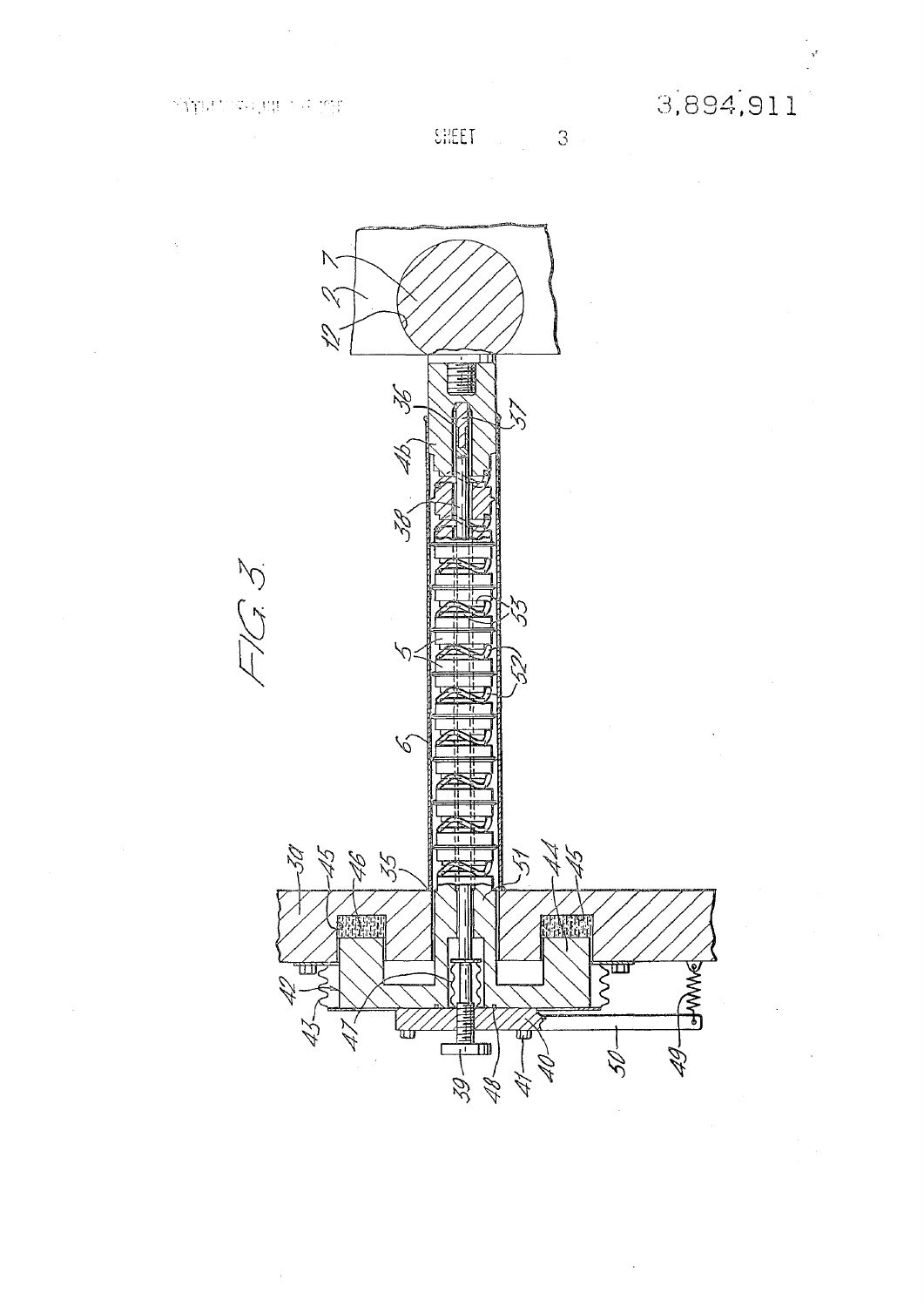### BACKGROUND TO THE INVENTION

cess heat away from heat sources. walled tube 6 for locating the slugs 4 in axial alignment,

Such engines use heat sources and it has been proposed 10 ble on overheating of said upper end slug 4 whereby the

for any reason, the radioisotope heat source will continue to generate heat. This will result in a rise in tem-<br>perature which may cause overheating of and possible 15 in the form of brazing 8, 9, attaching the slugs 4, 5 to perature which may cause overheating of and possible 15 in the form of brazing 8, 9, attaching the slugs 4, 5 to damage to the engine as well as to the heat source itself. the tube 6. As explained hereinafter, progressive damage to the engine as well as to the heat source itself.

will impede the conduction of heat away from the heat 20 along the stack and engage the next slug in line in heat-<br>conducting contact. source and so reduce thermal losses.

member, slug support means for locating the slugs in  $30$  axial alignment, means for attaching an end one of the each other so as to conduct the excess heat away from  $35$ 

slug support means whereby progressive overheating of from lateral stresses. so as to allow the overheated slug to move along the stack and engage the next slug in line in heat- cent end slug 4.<br>conducting contact.

The elongated member may be provided with means  $45$  biasing the slugs towards contact with each other.

vided with means biasing the slugs into contact with gine. each other and counter-acting means biasing the slugs  $\sim$  In practice, several members 1 are required to sup-

# BRIEF DESCRIPTION OF THE DRAWINGS

Embodiments of the invention will now be described  $55$  should the brazing 9 melt. by way of example with reference to the accompanying In operation, with the member 1 in compression, the

components. ature.

**1 2**  MEMBER FOR CONDUCTING EXCESS HEAT is of elongated form. The member 1 supports part of<br>AWAY FROM HEAT SOURCES the weight of the heat source 2 above a support frame the weight of the heat source 2 above a support frame 3 of a Stirling cycle heat engine (not shown) and comprises a stack of heat conductive slugs 4, 5 disposed in 5 interspaced relationship along the longitudinal axis of This invention relates to members for conducting  $ex-$  the member 1, slug support means in the form of a thin-

British Patent Specification No. 1,252,258 relates to a ball part 7 of a ball and socket joint for attaching the Stirling cycle heat engines for generating electricity. upper end slug 4 to the heat source 2, and means opera-

to employ a radioisotope heat source for this purpose. slugs 4 are able to move progressively into heat con-<br>Should a radioisotope powered engine stop working ducting contact with each other so as to conduct the Should a radioisotope powered engine stop working ducting contact with each other so as to conduct the rany reason, the radioisotope heat source will con-<br>In excess heat away from the heat source 2. The last-

It is an object of the invention to provide such a heating of the slugs 4, 5 along the stack results in an member for conducting excess heat from the heat over-heated slug being freed from attachment to the member for conducting excess heat from the heat over-heated slug being freed from attachment to the source and which, in normal operation of the engine, tube by fusing of its brazing so as to allow it to move tube by fusing of its brazing so as to allow it to move

The member may be used to support and/or locate In further detail, the slugs  $4, 5$  are of copper and the the heat source. this stainless steel. The slugs 5 have thin-walled tube 6 is of stainless steel. The slugs 5 have C M ,,,.. <sup>D</sup> <sup>V</sup> ,, 1UI:MT , A 1 . , central flanges 10 and the brazings 9 attach the slugs 5 SUMMARY OF THE INVENTION 25 to the inner surface of the tube 6 by way of the According to the invention, a member for conducting flanges. The brazing 8 between upper end slug 4 and heat from a heat source is of elongated form and com-<br>the tube 6 is disposed between the inner surface of the heat from a heat source is of elongated form and com-<br>prises a stack of heat-conductive slugs disposed in in-<br>tube and the outer surface of the slug. The brazing 8 at tube and the outer surface of the slug. The brazing 8 at terspaced relationship along the longitudinal axis of the the other end of the support member 1 is between the outer surface of the tube and a ring 16 into which the lower end slug 4 is screwed. Since the lower end slug slugs to the heat source and means operable on over-<br>heating of said end one of the slugs whereby the slugs as a heat sink, this brazing 8 does not melt. The lower as a heat sink, this brazing 8 does not melt. The lower are able to move into heat-conducting contact with end slug 4 carries a ball part 11 of a ball and socket joint. The ball parts 7, 11 are screwed into the upper said heat source. and lower end slugs 4 and are located by sockets 12, 13 The elongated member may have fusible attachment formed in the heat source  $2$  and engine frame  $3$ . These means (for example brazing) attaching the slugs to the ball and socket joints relieve the support member 1

the slugs along the stack results in an overheated slug  $40$  A steel ring 14 is fitted into the upper or hot end of being freed from attachment to the attachment means the tube 6 and is secured thereto by a weld joint 15. the tube 6 and is secured thereto by a weld joint 15.<br>The ring 14 has a small axial clearance from the adja-

The tube  $\vec{6}$  may be filled with a gas (e.g. Xenon) or it may be evacuated. If filled with a gas however, this will increase heat losses along the elongated member 1 Alternatively, the elongated member may be pro- occuring under normal operating conditions of the en-

apart whereby the means operable on overheating of  $\frac{30}{20}$  port the heat source 2. Some of these may be in tension the said end one of the slugs allows the first-mentioned and others in compression. However, the arran the said end one of the slugs allows the first-mentioned and others in compression. However, the arrangement means to override the second-mentioned means. It is such that whatever the altitude of the heat source 2. is such that whatever the altitude of the heat source 2, one of the members 1 is in compression so that its slugs 4 can move into contact with each other under gravity,

drawings wherein:<br>FIGS. 1, 2 and 3 are side views in medial section of support frame 3. Under these conditions, because heat support frame 3. Under these conditions, because heat differing arrangements, and<br>FIG. 4 is a fragmental side view illustrating a modifi-<br>q is constrained to flow along the thin-walled tube 6, the<br>FIG. 4 is a fragmental side view illustrating a modifi-<br>q upper end slug 4 is upper end slug 4 is at a temperature substantially that cation. of the heat source 2 and the lower end slug 4 is at a In the figures like reference numerals refer to like temperature substantially the same as ambient temper-

**DETAILED DESCRIPTION OF THE INVENTION 65 In the event of overheating of the heat source** In the event of overheating of the heat source 2, the With reference first to FIG. 1, a member 1 for con-<br>the slug is free to slide down within the tube 6 to ducting excess heat from a radioisotope heat source 2 contact the next slug in line, which is the upper slug 5.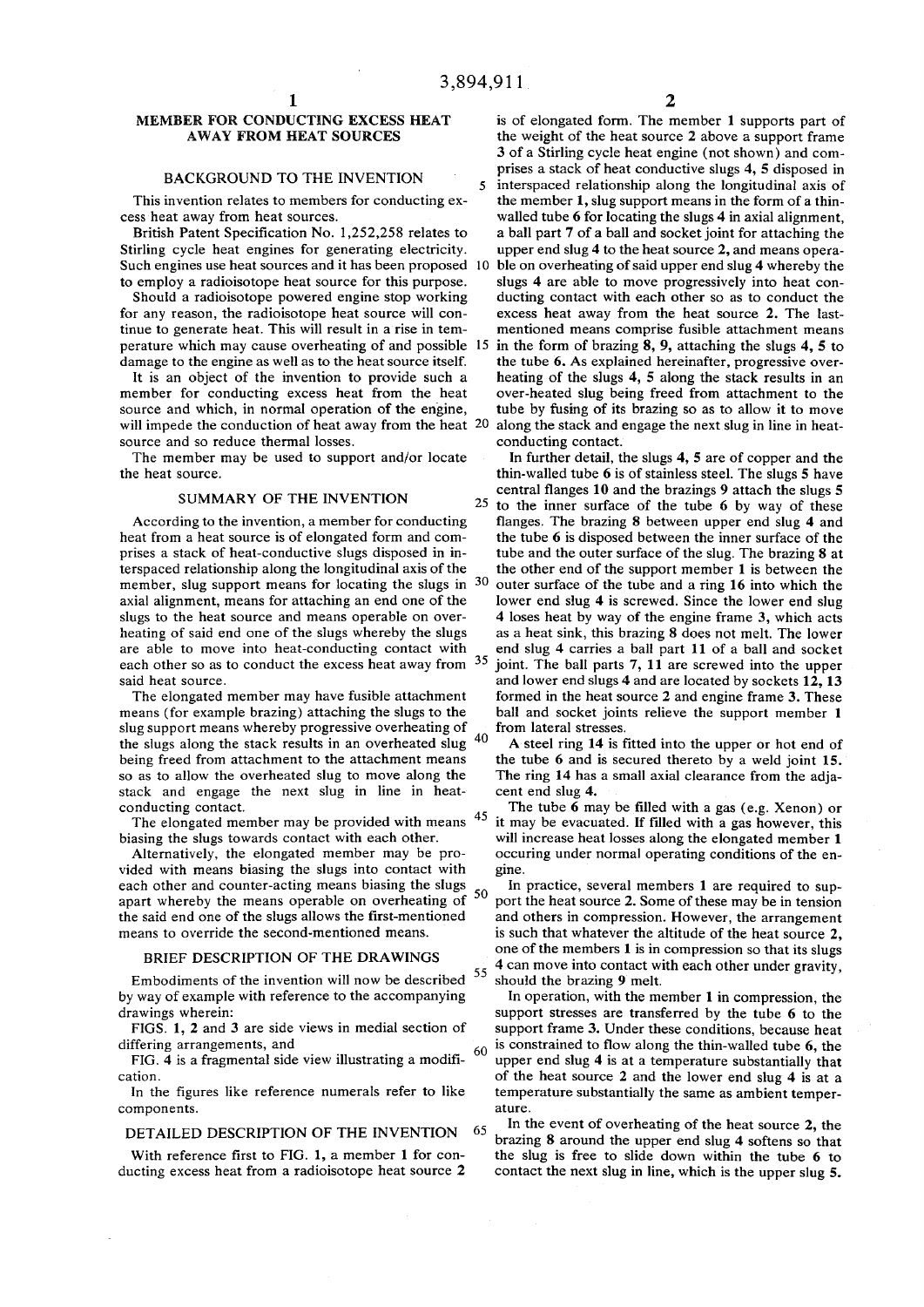With slugs 4, 5 in contact, excess heat is conducted from the heat source 2 to both slugs and when the temperature of the slug 5 rises until its brazing 9 softens, both slugs 4, 5 slide down within the tube 6 to contact the next slug  $5$ .

This process can continue until there is thermal contact between all of the slugs 4, 5 and heat will then flow from the heat source 2 down through the slugs to the engine frame 3. This can bring the temperature of the heat source 2 down to its normal level, or even 10 below that level. The reduction in temperature will allow the brazings 8, 9 to harden again, leaving the heat source 2 positively located although it may be displaced a little from its original position.

The ring 14 prevents the upper or "hot" end slug 4 15 from moving outwards if its brazing 8 softens with the tube 6 in tension.

Thermal conductivity between the slugs 4 and 5 may be improved by making their contacting end surfaces conical or spherical rather than flat and/or coating 20 these surfaces with braze material.

In a non-illustrated modification, the slugs 5 and the lower end slug 4 are brazed to a light wire cage. This assembly is then inserted into the tube 6 with the upper end slug 4 already brazed in position. The cold or lower 25 end slug 4 is then secured in position, for example, by adhesive or by low-temperature soldering. In this modification the combination of the wire cage and the tube 6 may be regarded as the "slug support means " of the invention. 30

FIG. 2 illustrates an arrangement which does not depend on weight-loading for the slugs 4, 5 to move into contact with each other and thus is not required to function as a support. As shown the elongated member 1 is disposed horizontally but it could also be disposed  $35$ substantially vertically, if desired.

In this arrangement the slugs 5 are hollow and the "cold" end of the tube 6 is brazed at 20 to a loadbearing flange 21 attached to the support frame 3 by 40 bolts 22. An O-ring joint 33 is disposed between the frame 3 and flange 21. The "hot" end plug 4a has a plurality of fingers 23 which interfit with fingers 24 formed on the ball joint 7. The fingers 23, 24 are brazed together with brazing 25. A tie-member comprising a steel wire 26 extends through the hollow slugs and between the "hot " end slug *4a* and a slug 5*a* at the "cold " end of the member 1 and is tensioned by a compression spring 27. The "cold" end of the wire 26 is secured to a rod 28 bearing a screwed nut 29 which abuts the 50 spring 27 and which is rotated to vary tension in the wire.

A bellows-type cover 30 attached to the flange 21 by bolts 31 with an O-ring 32 there between seals off the interior of the tube 6 which may be filled with a gas  $\frac{55}{6}$ (e.g. Xenon) or evacuated.

Should the heat source 2 overheat, the brazing 25 securing the fingers 23, 24 together softens and allows tension in the wire 26 to pull the "hot " end slug *4a* into heat-conducting contact with the adjacent slug 5. Heat  $\frac{60}{60}$ is now conducted from the heat source 2 to the said slug 5. Should this slug 5 overheat the brazing 9 attaching it to the tube 6 will soften and allow tension in the wire 26 to pull the contacting slugs  $4a$ , 5, along the tube 6 and into heat-conducting contact with the next slug  $_{65}$ 5 in line.

This movement of slugs *4a,* 5 along the stack can continue progressively until all the slugs are in heat-

conducting contact with each other whereby excess heat is generated from the heat source 2 to the heat sink 3 by way of said slugs.

FIG. 3 illustrates another arrangement which does not depend on weight-loading for the slugs 4, 5 to move into contact with each other, and thus is not required to function as a support.

In the arrangement illustrated by FIG. 3, the "cold " end of the tube 6 is attached to the heat sink/support structure 3a by brazing 35. The "hot" end slug 4b is formed with a central recess 36 which houses a fusible plug 37. An elongated compression member comprising a tube 38 extends through the hollows in the slugs 5 to contact the fusible plug 37. Compression is applied to the tube 38 (and hence to the plug 37 it abuts) by a screw 39, which is located by a plate 40 attached by bolts 41 to a spring-loaded extension 42 of the heat sink/support 3a.

The extension 42 is sealed to the support  $3a$  by a flexible bellows 43. The extension 42 is formed with a central boss section 51 and a peripheral ring-like portion 44 which is disposed within an annular recess 45 in the support *3a.* The recess 45 is packed with silicon grease 46 of high thermal conductivity, so as to ensure a good transfer of heat from the portion 44 of the extension 42 to the support *3a.* (Heat transfer can also, or alternatively, be achieved by providing the extension 42 with fins so that the extension may be cooled by convection). A bellows seal  $47$  extends between the plate  $40$ and the compression tube 38 to enclose that part of the screw 39 projecting from the inner side of the plate 40. An O-ring seal *48 is* fitted between the plate 40 and the heat sink/support extension 42. The extension 42 is spring-loaded towards the support 3a by tension springs 49 disposed between the support  $3a$  and three equispaced "spider" arms 50 extending radially from the plate 40.

In this arrangement the slugs 5 are not brazed to the tube 6 and are separated from each other by thin "zigzag" springs 52 located by spigots 53 at adjacent end faces of the slugs. The springs 52 bear on each of the slugs 5 at three equi-spaced points.

45 to bias the slugs 5 into contact with each other and the It will be noted that the compression spring 49 tends springs 52 counteract this tendency by biasing the slugs 5 apart from each other.

In operation, should the heat source 2 overheat, the excess heat in the "hot" end slug 4b will cause the fusible plug 37 to soften. This will allow the extension 42 and compression tube 38 to move towards the heat source under the action of the spring 49, displacing fused material of the plug 37 as they do so by forcing the material into the bore of the tube 38.

As the extension 42 moves towards the heat source 2, its central boss portion 51 compresses the stack of slugs 5, so as to override the springs 52 until the slugs 5 are actually in thermal contact with each other whereby heat is then conducted away from the heat source 2 to the heat sink/support structure *3a* by way of the slugs *4b,* 5 and extension 42. The plug 37 can be replaced after melting and operation restored to normal whilst the support member remains in place.

Heat-dumping can be performed manually by slackening the screw 39 until the spring 49 can compress the stack of slugs 5 sufficiently to allow thermal contact to take place between the slugs.